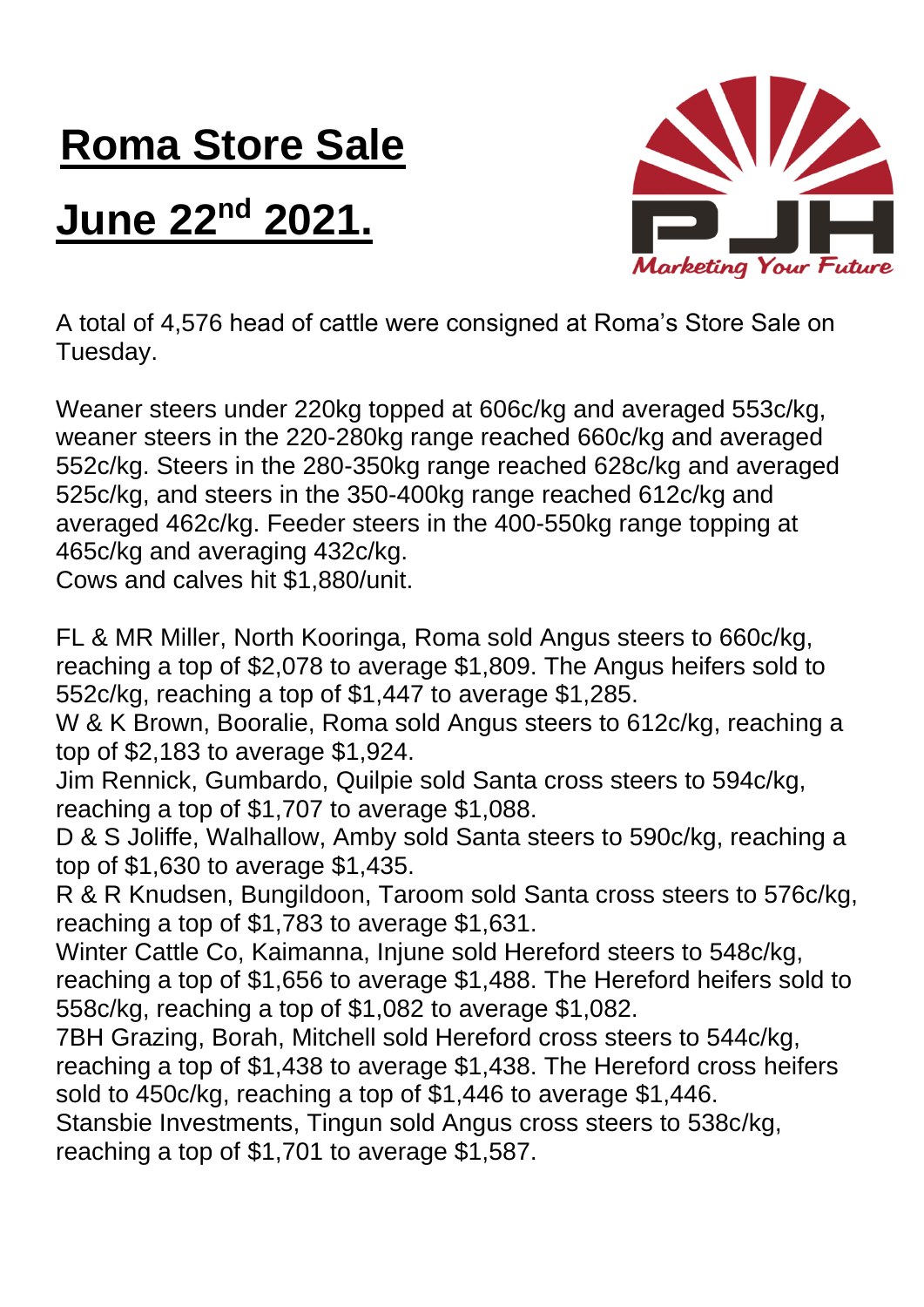Camelot Grazing Co, Camelot, Yuleba sold Angus cross steers to 530c/kg, reaching a top of \$1,663 to average \$1,555. The Angus cross heifers sold to 510c/kg, reaching a top of \$1,314 to average \$1,232. Joy Naish, Coralbyn, Wandoan sold Angus cross steers to 526c/kg, reaching a top of \$1,564 to average \$1,564. The Angus cross heifers sold to 560c/kg, reaching a top of \$1,546 to average \$1,482.

KM Parry & Parry Past Pty Ltd, Monstraven Stn, Julia Creek sold Brahman steers to 526c/kg, reaching a top of \$1,390 to average \$1,161. Marranoonbah Pty Ltd, Marranoonbah, Condobolin sold Angus steers to 522c/kg, reaching a top of \$1,450 to average \$1,244. The Angus heifers sold to 508c/kg, reaching a top of \$1,190 to average \$1,011.

PJ & CR Britton, Brighton Downs, Winton sold Santa steers to 520c/kg, reaching a top of \$2,183 to average \$1,809.

B & AK Gray, Bombah, Tottenham sold Brahman steers to 520c/kg, reaching a top of \$1,469 to average \$1,254. The Angus heifers sold to 490c/kg, reaching a top of \$1,209 to average \$1,070.

KJC & CA Beitz, Westwood, Mitchell sold Santa cross steers to 492c/kg, reaching a top of \$1,980 to average \$1,878.

JJ & SM Murphy, Rocky, Charleville sold Angus cross steers to 490c/kg, reaching a top of \$2,253 to average \$2,063.

D & M McInnerney, Morwhena, Mitchell sold Brahman cross steers to 490c/kg, reaching a top of \$1,481 to average \$1,481.

Neslo Enterprises, Windy Ridge, Hivesville sold Angus cross steers to 462c/kg, reaching a top of \$2,037 to average \$1,841.

KM Humphreys, The Jungle, Roma sold Droughtmaster cross steers to 458c/kg, reaching a top of \$1,662 to average \$1,583. The Droughtmaster cross heifers sold to 460c/kg, reaching a top of \$1,591 to average \$1,563. Yackatoon Grazing Co, Langrantha, Wandoan sold Droughtmaster cross steers to 454c/kg, reaching a top of \$2,132 to average \$1,861.

IJ & SF Harland, Atlanta, Injune sold Limousin cross steers to 452c/kg, reaching a top of \$1,515 to average \$1,425.

G Wilson, Killoran, Injune sold Droughtmaster cross steers to 449c/kg, reaching a top of \$2,110 to average \$1,961.

TJ & JM Caskey, Budgeri, Mitchell sold Charolais cross steers to 448c/kg, reaching a top of \$1,932 to average \$1,923.

N Fowles, Roma sold Santa cross steers to 430c/kg, reaching a top of \$2,064 to average \$2,064.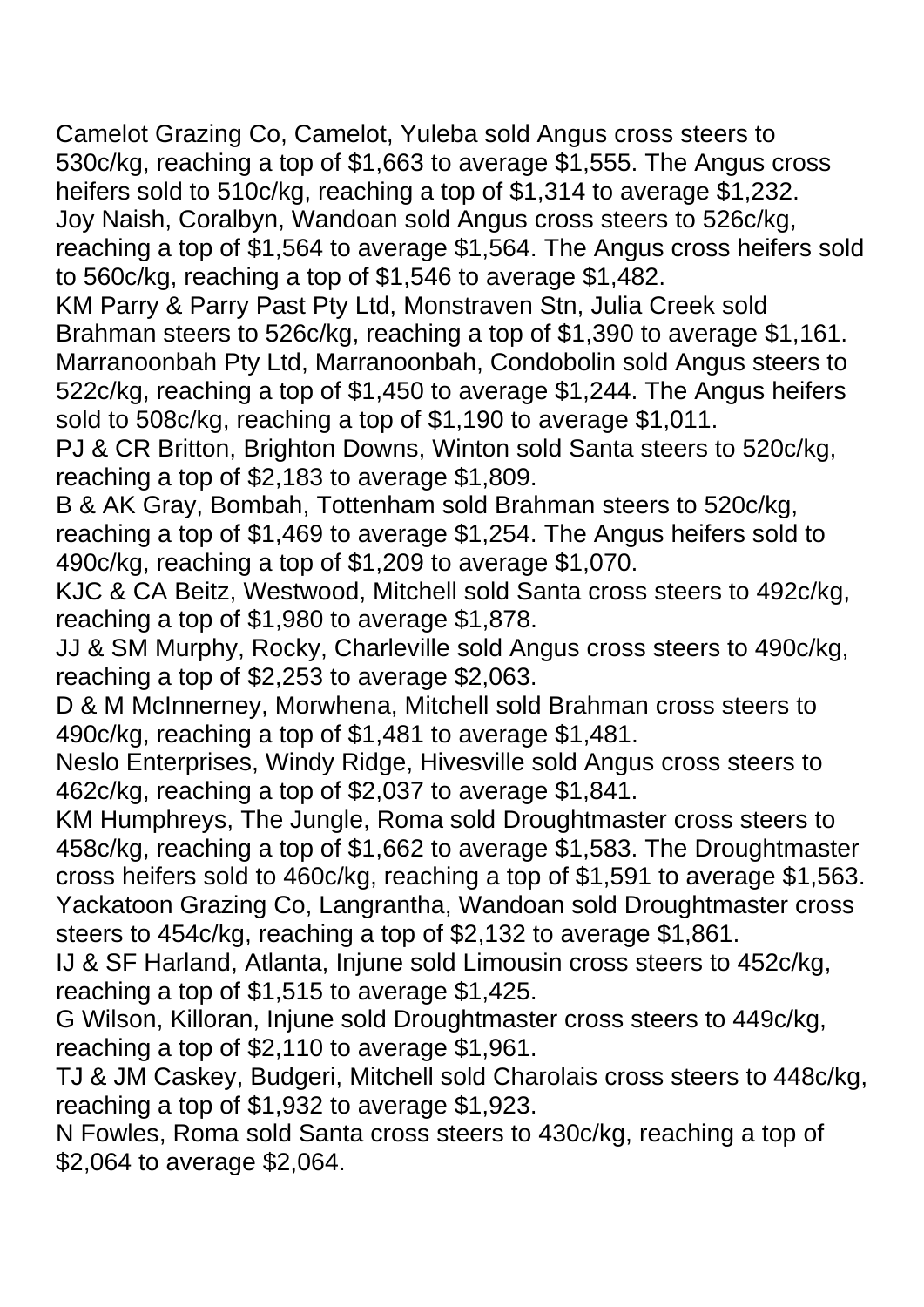Heifers under 220kg topped at 558c/kg and averaged 501c/kg, while heifers in the 220-280kg range topped at 582c/kg and averaged 481c/kg. Heifers in the 280-350kg range topped at 530c/kg, averaging 446c/kg. Heifers in the 350-450kg range topped at 456c/kg, averaging 388c/kg.

AE Cleland, Creekside, Yuleba sold Santa cross heifers to 436c/kg, reaching a top of \$1,825 to average \$1,744.

Cows in the 300-400kg range reached 300c/kg and averaged 258c/kg, while cows in the 400kg-500kg range reached 450c/kg and averaged 294c/kg. Cows over 500kg topped at 450c/kg, averaging 325c/kg.

Australia Aulong Auniv Wang Operations, Oakpark, Charleville sold Angus cows to 450c/kg, reaching a top of \$2,911 to average \$2,022. Dalco Pastoral, Sugarloaf, Wallumbilla sold Santa cows to 300c/kg, reaching a top of \$1,872 to average \$1,872. Ray Scott Pastoral, Echo Hills, Surat sold Brahman cross cows to 300c/kg, reaching a top of \$1,778 to average \$1,592.

## *NEXT STORE SALE IS 29th JUNE PJH SELL 6 th POSITION*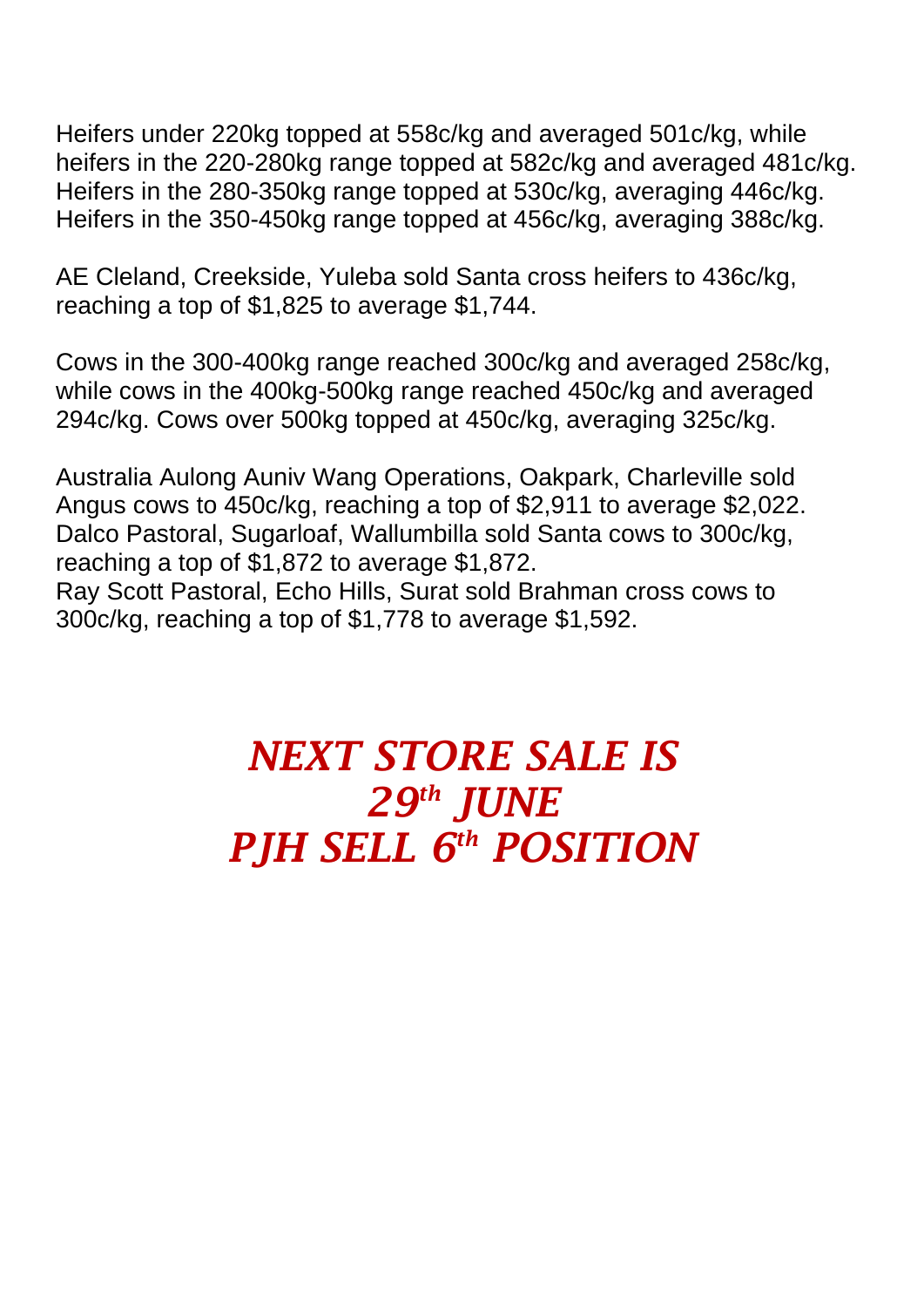## **Roma Summary Report June 22nd 2021.**



A total of 4,576 head of cattle were consigned at Roma's Store Sale on Tuesday.

Weaner steers under 220kg topped at 606c/kg and averaged 553c/kg, weaner steers in the 220-280kg range reached 660c/kg and averaged 552c/kg. Steers in the 280-350kg range reached 628c/kg and averaged 525c/kg, and steers in the 350-400kg range reached 612c/kg and averaged 462c/kg. Feeder steers in the 400-550kg range topping at 465c/kg and averaging 432c/kg.

| <b>Description</b> | Head | <b>Average</b> | <b>Maximum</b> | Average \$/  | <b>Maximum \$</b> |
|--------------------|------|----------------|----------------|--------------|-------------------|
|                    |      | c/kg           | c/kg           | head         | / head            |
| <b>Steers to</b>   | 254  | 553            | 606            | 1,068        | 1,293             |
| 220kg              |      |                |                |              |                   |
| $220 - 280$ kg     | 509  | 552            | 660            | 1,408        | 1,677             |
| $280 - 350$ kg     | 804  | 525            | 628            | 1,661        | 2,078             |
| $350 - 400$ kg     | 304  | 462            | 612            | 1,772        | 2,183             |
| $400 - 550$ kg     | 563  | 432            | 465            | 1,956        | 2,253             |
|                    |      |                |                |              |                   |
| <b>Heifers</b> to  | 238  | 501            | 558            | 971          | 1,173             |
| <b>220kg</b>       |      |                |                |              |                   |
| $220 - 280$ kg     | 314  | 481            | 582            | 1,217        | 1,450             |
| $280 - 350$ kg     | 280  | 446            | 530            | 1,414        | 1,749             |
| $350 - 450$ kg     | 272  | 388            | 456            | 1,548        | 1,835             |
|                    |      |                |                |              |                   |
| Cows $300 -$       | 52   | 258            | 300            | 952          | 1,151             |
| 400 <sub>kg</sub>  |      |                |                |              |                   |
| $400 - 500$ kg     | 187  | 294            | 450            | 1,351        | 2,254             |
| Over 500kg         | 360  | 325            | 450            | 1,846        | 2,911             |
|                    |      |                |                |              |                   |
| <b>Bulls</b> to    | 159  | 441            | 550            | 1,076        | 1,482             |
| 400 <sub>kg</sub>  |      |                |                |              |                   |
| $400 - 600kg$      | 15   | 317            | 344            | 1,565        | 1,996             |
| Over 600kg         | 77   | 253            | 336            | 1,939        | 2,582             |
|                    |      |                |                |              |                   |
| <b>PTIC</b>        |      |                |                |              |                   |
| <b>Heifers</b>     |      |                |                |              |                   |
| <b>PTIC Cows</b>   |      |                |                |              |                   |
|                    |      |                |                |              |                   |
| Cows &             | 12   |                |                | \$1,739/unit | \$1,880/unit      |